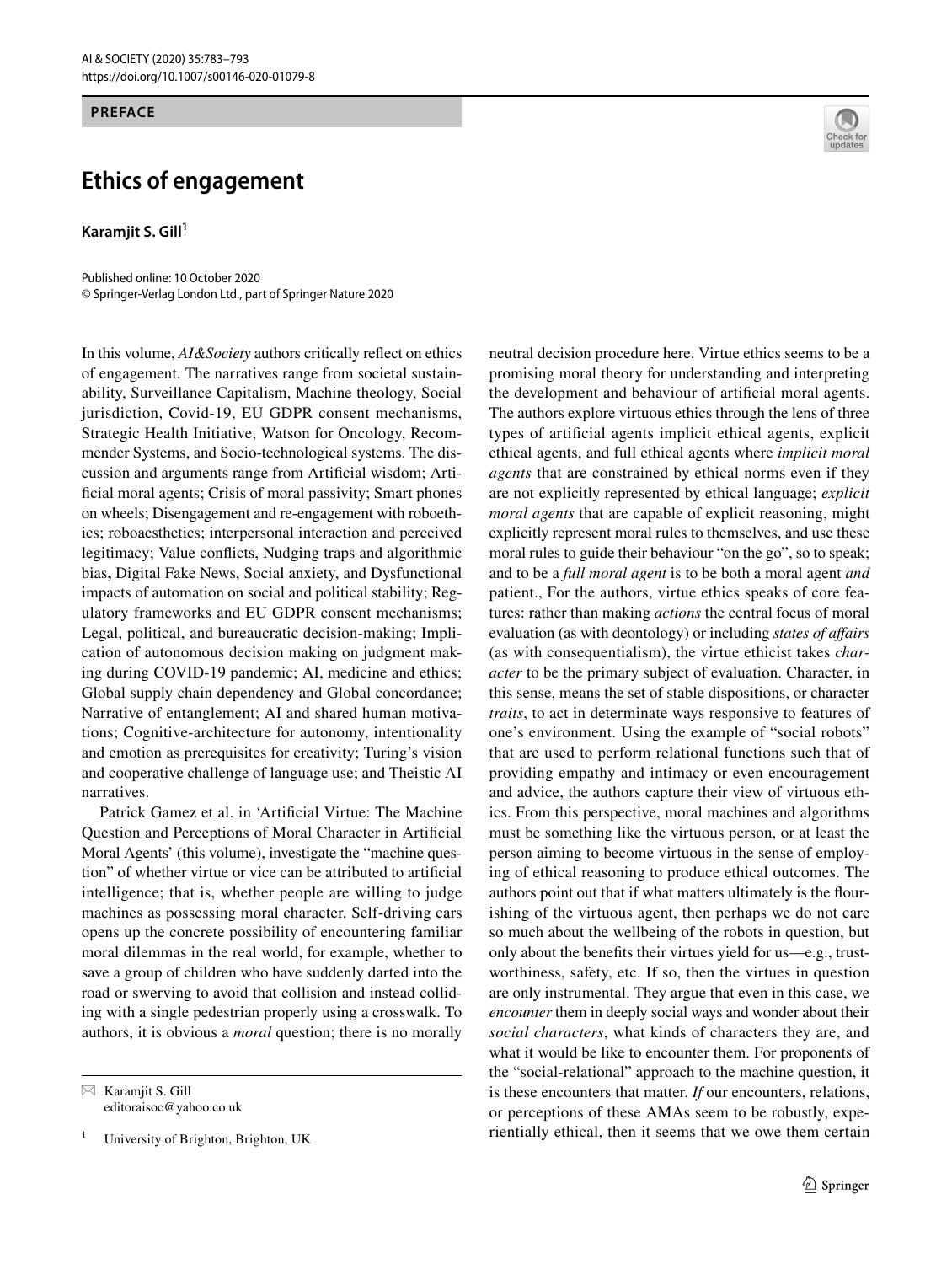treatment. They note that although humans still receive more moral blame than AMAs do in these tandems, the people are given a lower amount of blame than when they commit these moral violations on their own. As such, this could lead to the use of AMAs as scapegoats in future human moral violations and must be considered when integrating autonomous agents in the future. Although humans are attributed a higher amount of moral blame than AMAs, the fact that the machines are treated as subjects of moral blame at all is of importance. If the level of blame attributed for moral violations varies depending on the type of moral agent, then perhaps the nature of the blame is also diferent. The authors note that this disparity stems from the variance in perceived embeddedness in societal structures and that higher embeddedness for humans means that obeying or disobeying commands can afect attributed blame. Conversely, since AMAs are generally not associated with societal structures, they do not see these efects to the same degree. The authors argue that when considering which policies to adopt for the future, these diferences in perceived social integration between the two agents must be taken into account. There will be machines employed in a variety of diferent ways whose behaviour must be ethically constrained. Moreover, there are already artifcial agents and algorithms to whom we delegate a good deal of decision-making; these will need to make ethical decisions. In light of contemporary deep learning techniques, one promising approach for developing these sorts of AMAs is to train them to be virtuous.

Neil McBride, in 'Developing Socially-Inspired Robotics through the Application of Human Analogy: Capabilities and Social Practice' (this volume), examines the increasing expectation that robots may participate in social care and provide some relief for the increasing shortage of human care workers, social interaction with robots becomes of increasing importance. Through a case study of the interaction of a partially-sighted social worker with a support worker, the paper explores the capabilities and technical limits of sociable robots when employed within social context of extensive complexity, and their impact on social practice and policy. It is argued that socially inspired robotics involves drawing on behavioural patterns expressed in human interactions as a basis for designing robot behaviour. This pattern requires a move away from structure and function, a social confguration of a technology across a diverse milieu of locations and situations, including the confguration of the boundary beyond which the social capabilities of the robot falls short of the social variety required. It is recognised that knowledge required by a sociable robot extends beyond both the practical knowledge of navigating physical barriers and of social engagement that many humans struggle with. However, this knowledge of navigation cannot be reduced to logical rules. Moreover, this social interaction is seen as embodied and this anthropomorphism raises issues of robotic intelligence and autonomy, and thereby the issue of manipulation of the gap between the human agency and the robot. This raises ethical questions concerning the extent to which the designers of the robot are deceptive about the robot's social potential, and the robot behaviour appearing to be more socially sensitive than it actually is, tricking us into a fantasy of reciprocation. It is posited that it is not enough for social robots to compensate for human physical frailty, they must also express social capabilities. Thus it may be more important that robots behave and interact using human social patterns than they appear human in their morphology and physical characteristics. This means that sociallyinspired robots should step well beyond any design of social algorithms and concentrate on the context and location of the robot in the individual, community and societal life. The paper concludes with a recommendation that if 'robots are to contribute to human fourishing and well-being, they must ofer capabilities which connect with human capabilities and enable humans to make free choices about what they do to fourish. This fourishing must be set in a social context and involve social interaction because human fourishing requires social connection and communication'.

Karolina Zawieska in 'Disengagement with ethics in robotics as a tacit form of dehumanisation' (this volume) presents a working hypothesis on roboethics that emphasise 'lived ethics'. It not only incorporates formal ethical approaches into the roboticists' work but also *being* ethical in the sense of engagement with ethical refection. The term 'ethical' essentially means 'human'. The article refelects on whether the lack of engagement with ethics within some parts of the robotics community contributes to the emergence of a tacit dehumanisation process in and outside of robotics. The challenge thus lies in actually engaging roboticists with ethical refection and practice, rather than only the pursuit of roboethics agenda. In this sense, ethics is viewed here as an emergent phenomenon embedded in culture and everyday practices rather than only a specifc discipline of inquiry. This focus on engagement and practice also concerns the actual persons (roboticists) rather than a mere field of knowledge (robotics). The argument is that such an approach along with the use of the overarching terms such as robotics, roboticists and ethics aims to allow for the discussion of a similarly all-embracing notion of 'dehumanisation' that applies to 'humans' and constitutes a core focus of this work. Another challenge is how to overcome the claims that ethics as a separate or only additional area of inquiry or discipline, it is for others (experts in ethics) who should reflect on ethical issues and come up with adequate solutions, or 'Ethics is for private conscience, or, ethics is for philosophers or clergy, not engineers'. Moreover, ethics has sometimes been subject to not only 'engineerizing' approaches but also attempts to turn it into a product or a tool serving marketing strategies and sales objectives.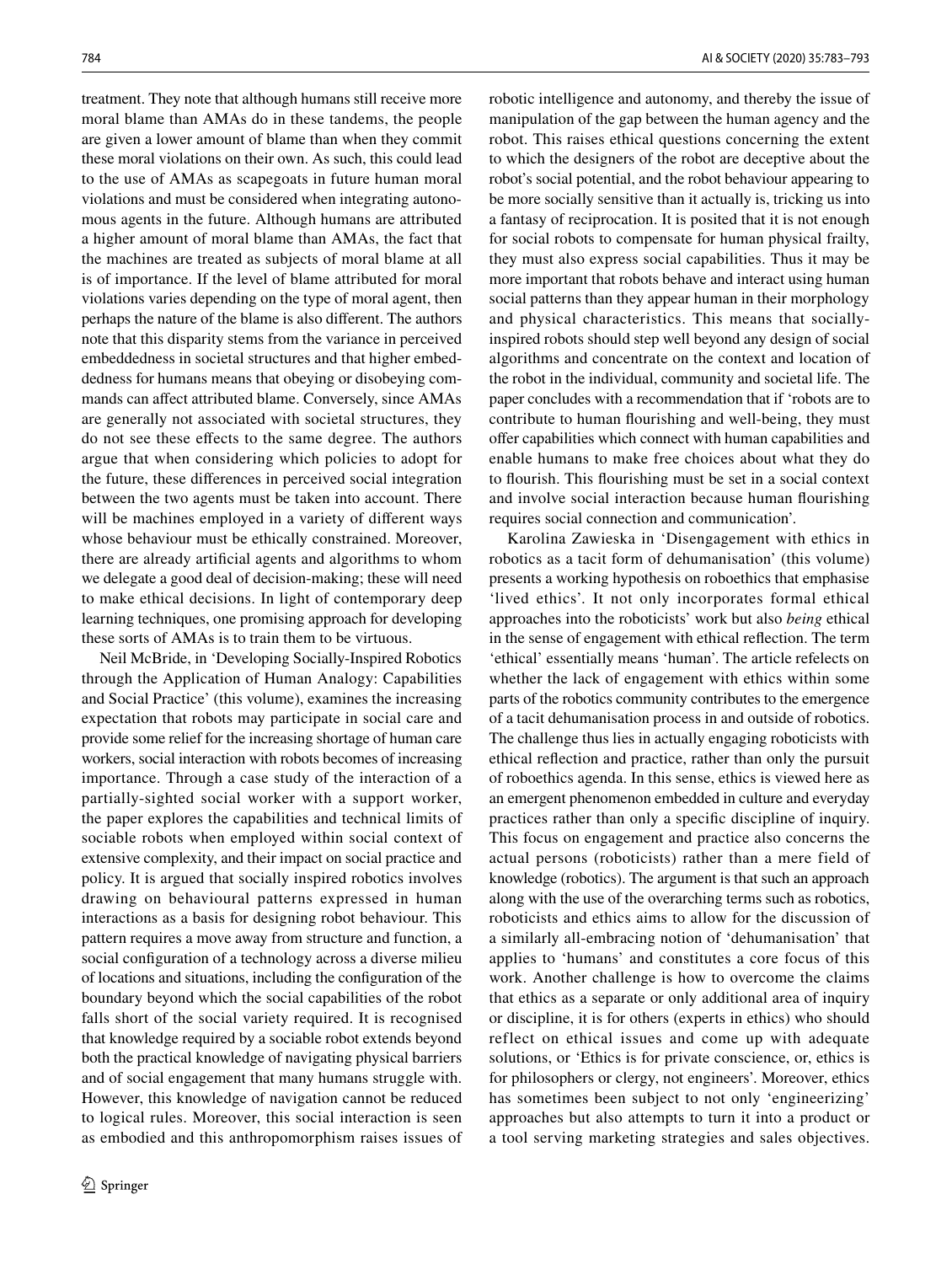What makes the use of prevalently efficiency- and profitoriented approaches particularly problematic in robotics is the expected high degree of integration of robotics technologies into the human everyday life and their impact on our conception and experience of what it means to be human. Also, avoiding to sufficiently engage with roboethics on both the individual and organisational level does not help achieve another fundamental principle of robotics and engineering, namely that of improving human life. Since ethics and morality are viewed here as the essential human characteristics, to devalue or disengage with the ethical is to devalue and disengage with the human. Such an approach may increase the already strong tendency to apply dehumanising analogies in robotics and lead to not only redefnition but also elimination of the key human features. The article reminds the reader that dehumanisation in robotics is part of a broader phenomenon taking place in our culture and society. For example, when addressing the subject of big data and related biases towards people of colour and women, it has been argued that 'dehumanization is rendered a legitimate free-market technology project' This is why this work points to a tacit form of dehumanisation taking place in robotics, an emerging paradigm that needs to be made explicit before it can be challenged. The author argues here that considering ethical and human-centred subjects as only optional in robotics research also requires strong justifcation and a clear assessment of the potential consequences of taking such an approach. This is also how the underlying process of tacit dehumanisation, taking place within parts of the robotics community, can be made explicit and ultimately challenged. Another way to challenge the tacit dehumanisation paradigm in robotics is by fostering the notion of 'lived ethics'. This implies understanding ethics not just as a refection upon a given subject but also a particular way of being in the world, a lived ethics that 'points to the mutual shaping of ideas and real life and suggests that moral systems should not simply be applied to concrete situations but rather applicable to and livable in them'. Also, this emphasises on 'lived experiences' is a key to help the integration of ethics into the actual roboticists' thinking and conduct, thereby connecting roboticists to the ethical concerns of wider society through emphasises on a shared notion of humanness. Further, by associating ethics with culture, the entire narrative around robotics technologies helps us move away from discussing ethics in terms of 'traps' or concerns towards the terms with a more positive connotation, i.e. that of 'values', and hence increase the overall individual and collective engagement with roboethics. The article asserts that roboethics should imply a long-term ethical refection and practice undertaken within the robotics community that would ultimately lead to the change of the entire engineering culture from a predominantly technical towards more inclusive and socially-oriented ethos. This assertion recognises that technology plays a major role in our culture and society, and robotics is inherently focused on diferent aspects of the notion of humanness, and hence ethics. Engaging with roboethics may be one of the best alternatives we have at the moment to actually choose what future we want to have and whether it will be human. It may be that an active engagement of roboticists in multi-disciplinary research would foster this socially-oriented research in roboethics.

Danila Bertasio, in The old doom of a new technology (this volume), refects on the artistic perspective of our engagement with robots, and wonders what makes robot designers to endow them with anthropomorphic forms, even at the risk of compromising their functionality. Although the creation of a double has appears also in the world of art, the incorporating human-like features, the drive to cover their machines with a latex coating to simulate human skin, is a new departure from the artistic forms. Endowing robots with human features certainly does not intrinsically entail applying human constraints, and the added extras of the technology available might be introduced as novel elements worthy of exploration and development. For example, what does the fact that a robotic wrist that might easily be permitted to turn through 360°, as opposed to our mere 180°, entail regarding the aesthetic correspondence between natural movement and artifcial movement? It is obvious that an accentuated anthropomorphism cannot but lead to a limited, non-fowering branch of robotics. In a sense, fully human-like robots would herald a new, more spectacular phase, but one that would essentially be identical to the automata tradition of past centuries. With regard to both the potential performance and the aesthetic appearance of a robot, the determination to make it a surrogate of man would actually end up limiting its potentialities. A robot with an extendable neck, for example, would prove rather more strategic, in many practical circumstances, than would a mere simulacrum of the human body, complete with its inherent limits of movement. Bertasio argues for *roboaesthetics* as a way forwards and a basis of a common project that combines robotics and aesthetics, in which machine could participate in communicating, managing and sharing with humans aesthetic values.

Daniel W. Tigard et.al in 'Socially responsive technologies: toward a co-developmental path' (this volume) presents an empirically grounded argument in favour of some technologies being designed for *social responsiveness*. The argument is that although our usual practices will likely undergo adjustments in response to innovative technologies, some systems we encounter can be designed to accommodate our natural moral responses. For AI or robots to be *socially responsive*, the argument is that we can think of the programmed parameters of responsiveness as the *social jurisdiction*. Just as we expect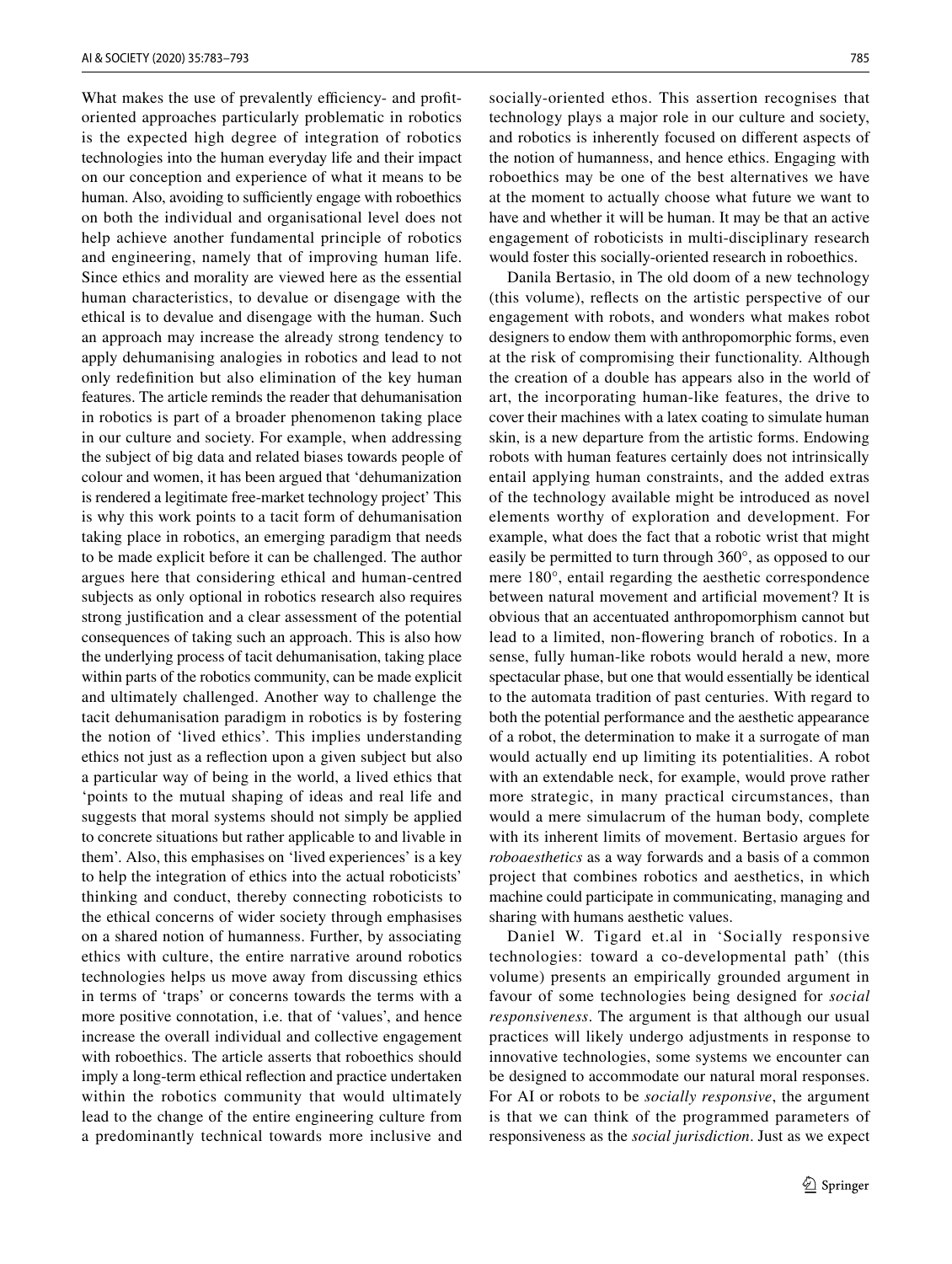of fellow humans, AI or robots will likely become able to recognize the social and emotional cues of humans within the immediate vicinity, and can use this information to better meet the present users' needs. For example, a carebot deployed in retirement communities should be attentive frst and foremost to the elderly person with whom it is directly interacting. Being socially responsive in terms of recognizing human reactions includes features we would expect to see in cases where humans are taking active recognition, namely appropriate *responses* to human communications. AI systems and robots can assess any damages in the present situation (human injury, misplaced groceries, etc.) and can offer potential remedies by which the users' concerns might be alleviated. The authors make us note that this conception of social responsiveness does not entail that the systems should be programmed to exhibit human emotions. Indeed, commonly encountered AI, robots, and humans alike can be socially responsive—they can help others by aiming to achieve desired social ends—without being in (or even pretending to exhibit) any emotional state. In this way, the authors assert that their account sidesteps the worries over potential deception and manipulation, and instead focuses on the potential goods to be brought about by including some AI and robotic systems within our sphere of interpersonal interaction. The article argues that where AI and robotic systems are designed with social responsiveness, we can do away with our propensity to hold AI and robots responsible. In this case, it seems that socially responsive systems are altogether unnecessary. Further it appears highly implausible that AI and robots might be made to be socially responsive while we continue to respond with our usual attitudes and practices. To best improve HCI and HRI for the future, we would do well to consider intermediary paths of development, in which we humans will continue making adjustments in our attitudes and practices so that we can efectively cohabitate public spaces with AI systems and robots. But to accommodate us, common systems too must undergo future development, including serious consideration of a degree of social responsiveness.

Giuseppe D'Acquisto, in 'On conficts between ethical and logical principles (this volume) in artifcial intelligence', puts forward a proposition whether it is possible to identify a set of rules for data use by intelligent machines so that the decision-making autonomy of machines can allow for humans' traditional informational self-determination, as enshrined in many existing legal frameworks. The debate on machines autonomy centres on the degree to which this autonomy may expose humans to the risk of unexpected adverse outcomes. Although the debate increasingly focuses on technical design of intelligent machines and identifes possible negative long-term societal efects, the discussion also makes a case for their contribution to societal beneft. It is, however, argued that the benefits from intelligent machines will be attained only if their design is aligned with a set of broadly accepted values and ethical principles. This vision of an ethically aligned design of autonomous machines includes, at the technical level, a framework of guidelines that is inspired by ethical principles aimed at an "ethical outcome". In exploring this vision, the author discusses what ethical outcomes can designers of these machines expect. And further question is: can there be a mismatch between ethical goals and machines outcomes? The discussion moves on to ethically oriented non-maleficent artifcial intelligence, i.e. a machine whose outcomes are not harmful to humans, frstly from the machine reaching the *known states* that have not yet been classifed by humans as harmful, and secondly, there may exist *unknown states* or even unobservable states, that humans can only infer whether these are harmful to humans. The author notes that we can then only make machines less maleficent over time, either through experience or through prediction and inference. However, the worry is that experience and prediction may have a different weight in making future machines less maleficent, since humans have a natural attitude to discount, sometimes even considerably, the impact of future harmful events and this makes the progress in non-maleficence inherently slower. There is accordingly a need for continuous update of design constraints, which may also generate a trade-off in the long term between the costs of implementing non-malefcence and the natural human preference towards a costless and unconstrained innovation. The discussion on the principle of machines benefcence raises the issue of how to foresee future consequences of the choices of goodness and cultural values the designers make, when there is both commonality and divergence of the notions of goodness and cultural values, and how to determine a priori what is *absolutely good*. To move the debate forward, the authors put forward a number of proposals. The first proposals is to resist the temptation of thinking that it is actually possible to allocate any sort of responsibility to machines for their decision-making autonomy. The argument is that it is humans' responsibility to bring or not a machine to the "point of no-return" of its autonomy, starting from which the machine has the last say on fnal outcomes. Human responsibility can then be enforced using the traditional tools of economic incentives and sanction-based deterrence mechanisms. The second proposal is to promote policies that imply notifcation of harmful machine outcomes to a trusted centralized entity, in charge of disseminating societal knowledge on how adverse events for humans materialize. The third proposal is to foster value transparency, namely the disclosure of the criteria humans and machines apply to settle disputes whenever there is a value misalignment (for instance between the visions of public vs private goodness). The fourth proposal is to promote the design of uncertain machines. It will be interesting to see, they say,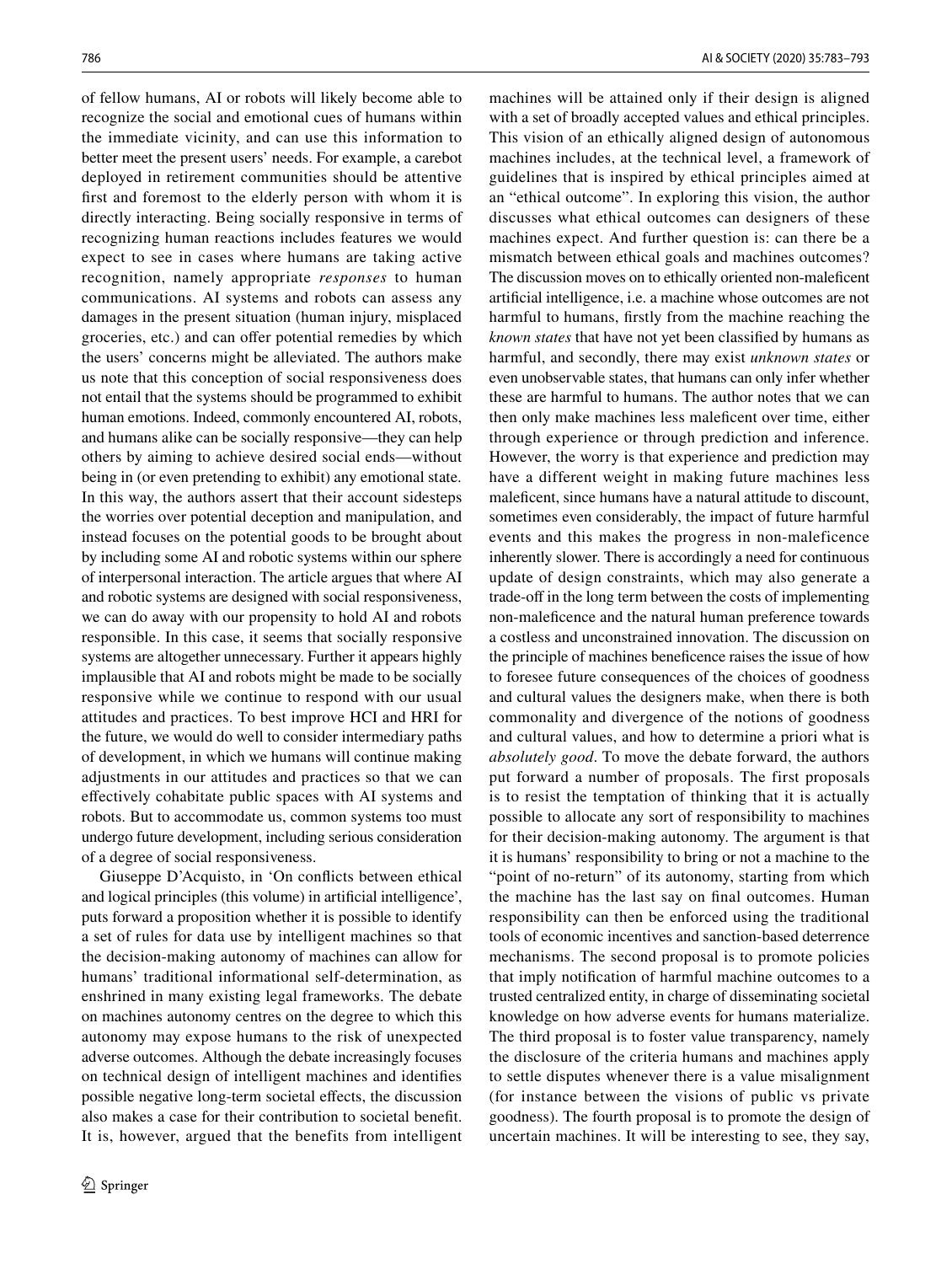how this principle is implemented in practice and to what extent technology can be used to protect individuals from technology itself, and whether personal data protection can become the fundamental building block for the design of intelligent machines that remain subject to humans' decision-making autonomy. A fnal proposal is algorithmic transparency.

François Kammerer, in 'Self-building technologies' (this volume) introduces the reader to a more radical selfbuilding technologies which might become available in a distant future. By alerting us to the possibility of cognitive enhancement, the author makes us aware of the debate on whether the process of enhancing ourselves by merging with AI would lead to a loss of selfhood, or even to the destruction of our own selves as such. Although these concerns are seen to be legitimate, the author argues that cognitively enhancing ourselves with the help of AI technology could not only make us gain intelligence, wellbeing, power or lifespan, it could also make us become more genuine selves, by increasing the control we have on our behaviour, as well as the coherence and the transparency of our cognitive and emotional lives. By examining the potential of two 'self building' technologies, iDiversity® and iFidelity®, to improve the psychological coherence, transparency of mental life, and control of behaviour and cognitive processes, the author articulates that control, transparency and coherence as crucial features of selfhood correlate with the degree of instantiation of selfhood. In this case, the article notes that a case can me made that iDiversity<sup>®</sup> and iFidelity<sup>®</sup> can make their users (locally) more perfect selves. As such they can be regarded as selfbuilding technologies. The author, however, recognizes the concerns of the possibility that future technological progress might provide us with radical self-building technologies, able to transform us into super-selves, as diferent, maybe, from "normal" selves, than "normal" selves are from diminished selves or proto-selves.

Darja Vrščaj et.al in 'Is Tomorrow's Car Appealing Today? Ethical issues and user attitudes beyond automation' (this volume), presenta a study of societally desirable Autonomous Vehicles (AV). The study focuses on user attitudes and ethics beyond the automated driving function. It examines the attitudes of young people as future prospective users, especially their willingness to accept AI technology compared to former generations. It fnds that the car manufacturers envision future AVs as digital personal assistants, guided by Artifcial Intelligence and Recommender Systems features, rather than utility machines. This vision is modelled on the success of the smart phone, and online website recommender systems. It is suggested that future AV owners can use personal digital assistants, smart phones as multifunctional devices with various apps, for planning, entertainment, and socializing.

Car manufacturers are increasingly following this example by imagining future cars as what might be called "smart phones on wheels." However, this vision is not aligned with user values and ethical constraints suggested by AI ethicists. It is hypothesised that despite the considerable amount of negative user attitudes on privacy and responsibility, sometimes people are willing to tolerate the negative impacts of a technology for the sake of enjoying the useful and helpful side of the technology. It is further hypothesised that prospective young users might accept handing over the control of their personal data, because they will not want to miss out on the benefts of being taken around in a personalized assistant on wheels.

Karl de Fine Licht, in 'Artificial Intelligence, Transparency, and Public Decision-Making' (this volume), introduce the reader to the notion of transparency in AI decision making using public perceptions that arises from making processes and justifcations transparent. The author notes that the debate has primarily focused on how transparency can secure high-quality, fair, and reliable decisions, but far less attention has been devoted to the role of transparency when it comes to how the general public come to *perceive* AI decision-making as legitimate and worthy of acceptance. The article argues that a limited form of transparency has the potential to provide sufficient ground for *perceived legitimacy* of decisions making without producing the harms full transparency would bring. It is held that transparency as a promoter of accountability can contribute to the myth of hidden politics, where the public does not believe that it actually has access to the true decision-making process. However, even though it is intuitive that transparent institutions are preferred over non-transparent ones and that they yield higher perceived legitimacy, the article notes that recent empirical research has shown that it is far from evident that increased transparency generates trust or acceptance of public policies. In some cases, the effect can even be *negative*. The problem, the author says, is that full transparency reveals the actual reality of decision-making and that real-world decision-making rarely or never lives up to these ideals. The article proposes a framework for analyzing transparency in AI decision-making in sociotechnological systems. It argues that a limited type of transparency in the form of justifcations for decisions, both regarding the design of AI assistants and the decisions taken by them, has the potential to ensure more legitimacy in the eyes of the public than transparency in process. It concludes that when realizing perceived legitimacy, we should, as a default, opt for having our AI assistants explain themselves rather than open up their code etc. for public scrutiny. The same is true for the decisions of decisions-makers in the process when determining the goals and relevant considerations for the assistants.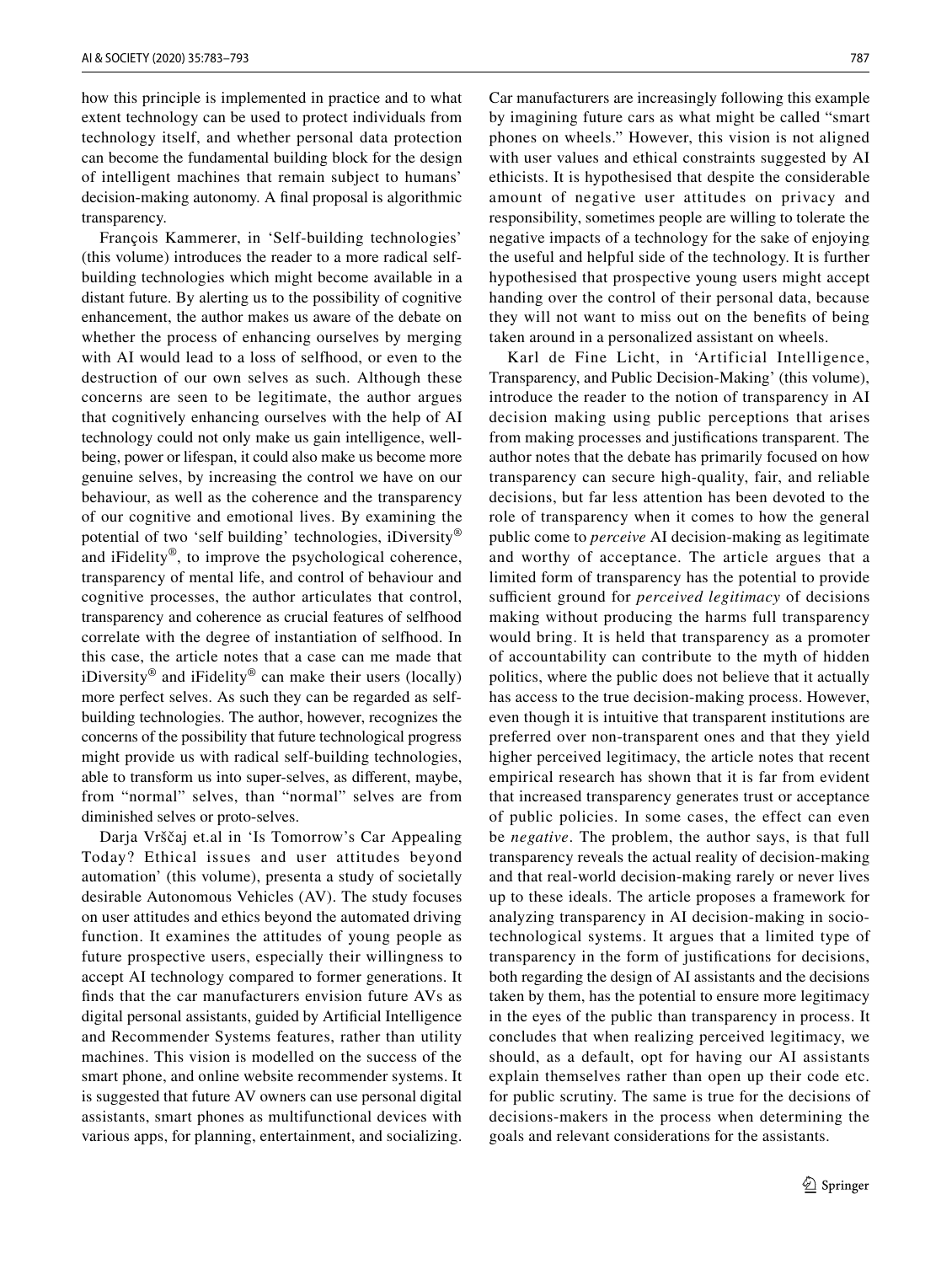Veljko Dubljević et.al in 'AI in the Headlines: The Portrayal of the Ethical Issues of Artifcial Intelligence in the Media' (this volume), argue for a multifaceted approach to handling the social, ethical and policy issues of AI technology. In its exploration of ethical AI is cultivating public trust and acceptance of AI technologies, the article expresses a concern about the focus of media coverage that emphasizes the disruptive potential of AI. To counter the "hype and hope" and "gloom and doom" distortion of AI debate, the authors argue for the formulation of effective policies for increasing the public benefit of novel technologies and reducing their harmful efects for individuals and society. In their analysis of current literature, the authors identify a number of factors to formulate these policies. These factors range from encouraging public involvement, avoiding undesired results, how to regulate AI, ethics in AI, research, implementing best practices, 'human in the loop/oversight,' recommendations for military and law enforcement, choice and responsibility, anthropomorphizing AI, and healthcare and AI. In addition to the need for a much more balanced media portrayal of AI, the article argues for the collaboration and inclusion of ethicists and AI experts in both research and public debate as well as in the formulation of regulatory framework and policy for AI technology.

Serkan Erebak in 'The Mediator Role of Robot Anxiety on the Relationship between Social Anxiety and the Attitude toward Interaction with Robots' (this volume), examines a possible causal chain in which the social anxiety afects the robot anxiety, which in turn afects the attitude toward interacting with robots. It asks whether the anxiety of human–human relationships afects the anxiety when they interact with robots, and what would possible effect of this relationship be on the attitude toward interaction with robots. It is noted that understanding people's anxiety for this interaction may help to estimate their attitude towards robots. Social anxiety is defned as the individual's selforiented concern that how other people will rate him/ her or how communicating with another person will result. Social anxiety is observed comes in two situations, contingent (communication with another person- interaction anxiousness) and incontingent (e.g., speaking in front of a community). It is posited that the contingent social anxiety may result from attributing humanistic characteristics to robots, and this may affect robot anxiety which in turn may afect the attitude toward interaction with robots. And further whether robot anxiety shows a mediating effect between interaction anxiousness and negative attitude of interacting with robots. The authors observe that robots afect the attitude of people toward interacting with the robots; because robots may stimulate the contingent social anxiety similar to that people feel around other people.

Cheng-hung Tsai in 'Artifcial Wisdom: A Philosophical Framework' (this volume) explores why artifcial wisdom (AW) matters and how artifcial wisdom is possible The article identifes key motivations of building AW systemsepistemic, survival and practical. The epistemic motivation enquires what a computational system can do to replicate a variety of aspects of human excellence and what makes such a system wiser than human beings. The second motivation for building AW systems is to secure our own survival and seeks whether an "evil" superintelligence is possible, if so then how AW can ensure the survival of the human race. The third motivation for creating AW is practical and enquires whether AW can provide guidance on what to do in our real and complicated world. The author asserts that given the distinction between wisdom and intelligence, it is not difficult to see why AW is impossible in principle. AW is, at its core, intelligent. Intelligence, whether it is construed as human or artifcial, is instrumentalist in character: it is constituted by means-end reasoning, the reasoning is only about the means to a given goal, rather than about the given goal. In contrast, wisdom, regardless of whether it is construed as human or artifcial, should go beyond mere means-end reasoning; an agent with practical wisdom is able to deliberate well about the fnal goals. Because intelligence lacks what is crucial to being wise, AW, as a kind of intelligence, cannot be wise. An agent, either human or artifcial, who merely knows which things are good for human well-being can only be a quasi-wise agent. In normal situations, quasi-wisdom works fne. However, in intractable situations such as value conficts and deep disagreements, quasi-wisdom fails. A genuinely wise agent must know further *what makes* things for good well-being, and knowing what is *genuinely* or *fundamentally* good for well-being. In other words, a genuinely wise agent knows what is the *most* worthwhile value to pursue when facing value conficts. The paper concludes that AW is possible in principle only if it adopts specifcationism about practical reasoning, rather than instrumentalism about practical reasoning. Further AW is possible in practice only if it adopts variantism about wellbeing, rather than invariantism about well-being.

Beth Singler in 'Blessed by the Algorithm: Theistic Conceptions of Artifcial Intelligence in Online Discourse' (this volume) explore new religious movements where theistic conceptions of AI entangle technological aspirations with religious ones. The idea of the 'entanglements' is drawn from Courtney Bender's conception, and is seen here as being entangled in social life, with history, and in our academic and non-academic imaginations, and 'spiritual forms that have thrived and been shaped by entanglements with the secular, including its powerful engagements with science and progress'. The article further explores how 'blessed by the algorithm' tweets (BBtA) are indicative of the impact of theistic AI narratives: modes of thinking about AI in an implicitly religious way. This thinking also represents continuities that push back against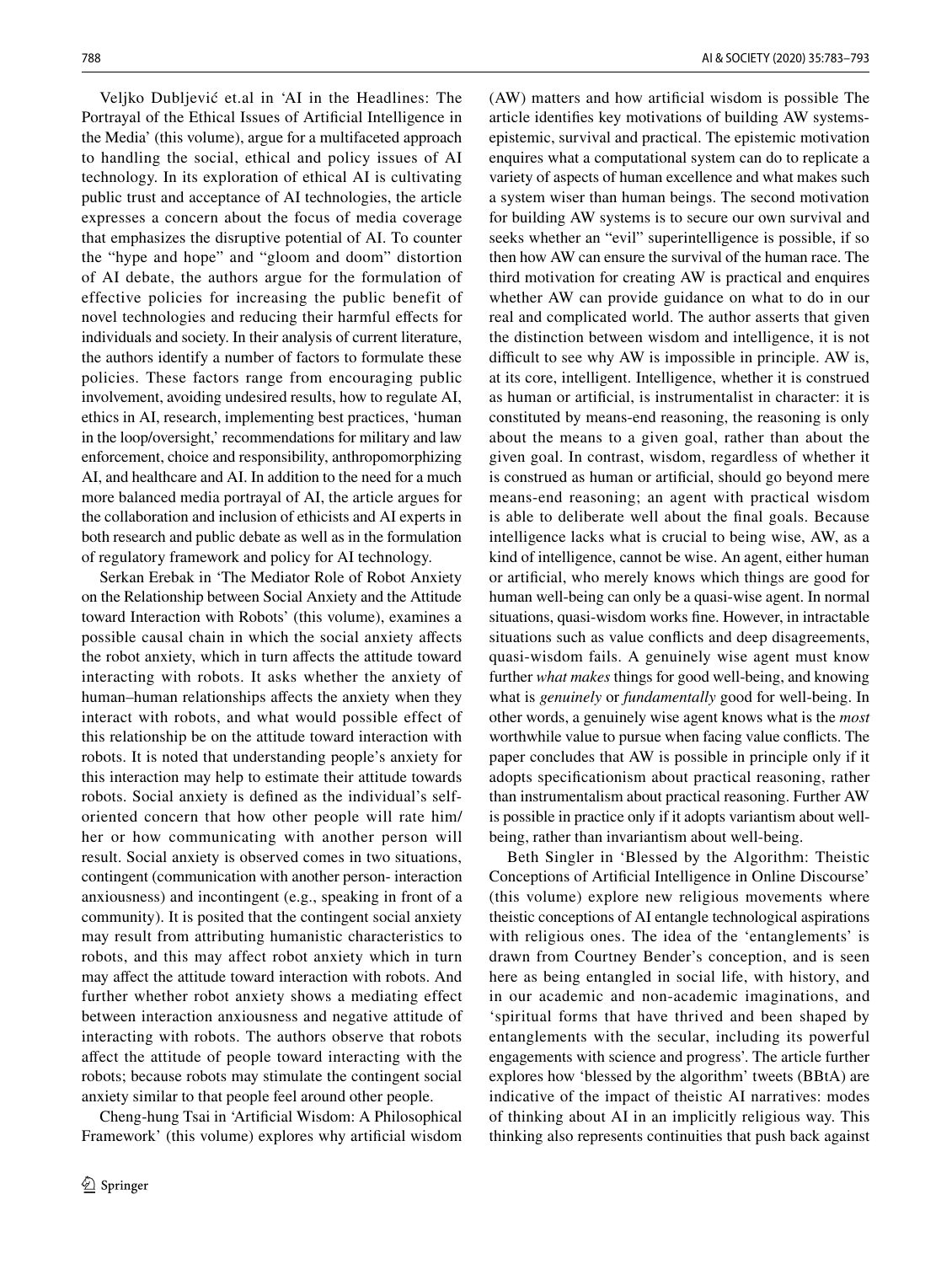the secularisation thesis and other grand narratives of disenchantment of technological and intellectual progress. The corpus of BBtA tweets are seen to provide us with a bounded example of theistic AI narratives online, an ethnographic moment that we can fnd parallels for in realworld conceptions of AI. The article concludes that this entanglement of AI and religion highlights the need for agile methodologies to explore the newer spaces where discourse on AI and religion occurs. Further, the discussion on AI and religion can involve practical questions about the future of religion and the role of religion in dealing with inequalities arising from AI and automation. The AI narratives that present assumptions about the future of religion, and the future of our agency in a super-agential world, is informative to that discussion, even if the technology is not yet at that stage (or might never reach it). This article, says the author, is an addition to larger discussion of the impact of narratives on our conceptions of AI as well as to discussion on how that AI will develop. Paying attention to real apprehensions of AI is valuable, as we seem intent on proceeding with the technology.

Tupasela and Di Nucci in 'Concordance as Evidence in the Watson for Oncology Decision-Support System' (this volume) examine the practice of using concordance levels between 'tumor boards' and a machine learning decision-support system, as a form of evidence for 'Watson for Oncology'. Concordance refers to the level to which the treatment options offered by the platform agree with the treatment options that are chosen by the oncologists. The authors also address a challenge related to the epistemic authority between oncologists on tumor boards and the Watson Oncology platform by arguing that the use of concordance levels as a form of evidence of quality or trustworthiness is problematic. They recognize that machine-learning platforms can help to identify new research fndings that physicians may not have time to fnd out for themselves among the rapidly expanding medical literature, as well as free up time for patients themselves. Moreover, these platforms can also help to speed-up the identifcation of treatment options, help to reduce errors, provide cost-efficiency, help provide standardized care, as well as support oncologists through uncertainty and risk. There arises, however, a question of how to evaluate the quality of data algorithms and how should machine learning decision-support systems be evaluated in general. The pursuit of validation through global concordance levels is further complicated by discussions surrounding valuefexibility in the development of machine-learning platforms, for example medical decision-making may mask fxed and covert value judgments. They note that in the medical feld, for example, patient perspectives are rarely considered in developing treatment option recommendations. This suggests a reintroduction of medical paternalism to patient treatment practices. Although platforms such as Watson may provide exciting new opportunities to help oncologists make decisions about possible treatment options at a global level, there is a risk that such platforms may also introduce values and practices, which are not locally shared by physicians and patients alike.

Silvia Milano et.al in 'Recommender Systems and their Ethical Challenges' (this volume) offers a map and an analysis of the main ethical challenges posed by recommender systems, and highlights gaps in assessing their ethical impact. It concludes with the articulation of a comprehensive framework for addressing the ethical challenges posed by recommender systems. The discussion articulates ethical issues of the *design*, *deployment* and *use* of recommender systems, and the trade-ofs between diferent interests at stake. It highlights the way recommender systems collect, curate, and act upon vast amounts of personal data, thereby shaping individual experience of digital environments and social interactions. The article notes that research into the ethical issues is still in its infancy, and is fragmented across diferent scientifc communities as it tends to focus on specifc aspects and applications of these systems in a variety of contexts. Seeing the ethical debate from a perspective of morality, the discussion identifes two classes of variables that are morally relevant, *actions* and *consequences*, and in particular *intentions*. It notes that the value of some consequences is often measured in terms of *utility* they contain. While the concept of utility can be made operational using *quantifiable* metrics, rights are usually taken to provide *qualitative* constraints on actions. The article further notes that whilst the ethical impact of recommender systems may be *immediate*, they may also expose the relevant parties to *future risks*, these include breaches of a user's privacy, anonymity breaches, behaviour manipulation and bias in the recommendations given to the user, content censorship, exposure to side efects, and unequal treatment and a lack of trust. The authors note that although currently *architectures* of *algorithmic policy* aim to mitigate privacy risks, they may constitute a mere shift in responsibility, placing an undue burden on the users. User privacy would thus not only need to take into account the likely trade-off between privacy and accuracy, but also fairness and explainability of algorithms. A possible way forward is to develop a macro-ethical approach that would consider ethical problems specifically related to data, algorithms, and practices, as well as, to how the problems relate, depend on, and impact each other. It is further noted that recommender systems can encroach on individual users' autonomy, by nudging users in a particular direction, and trapping them to certain types of contents, or by limiting the range of options to which they are exposed. The nudging traps can only be efective if their creators understand and work with the target's world view and motivations, in the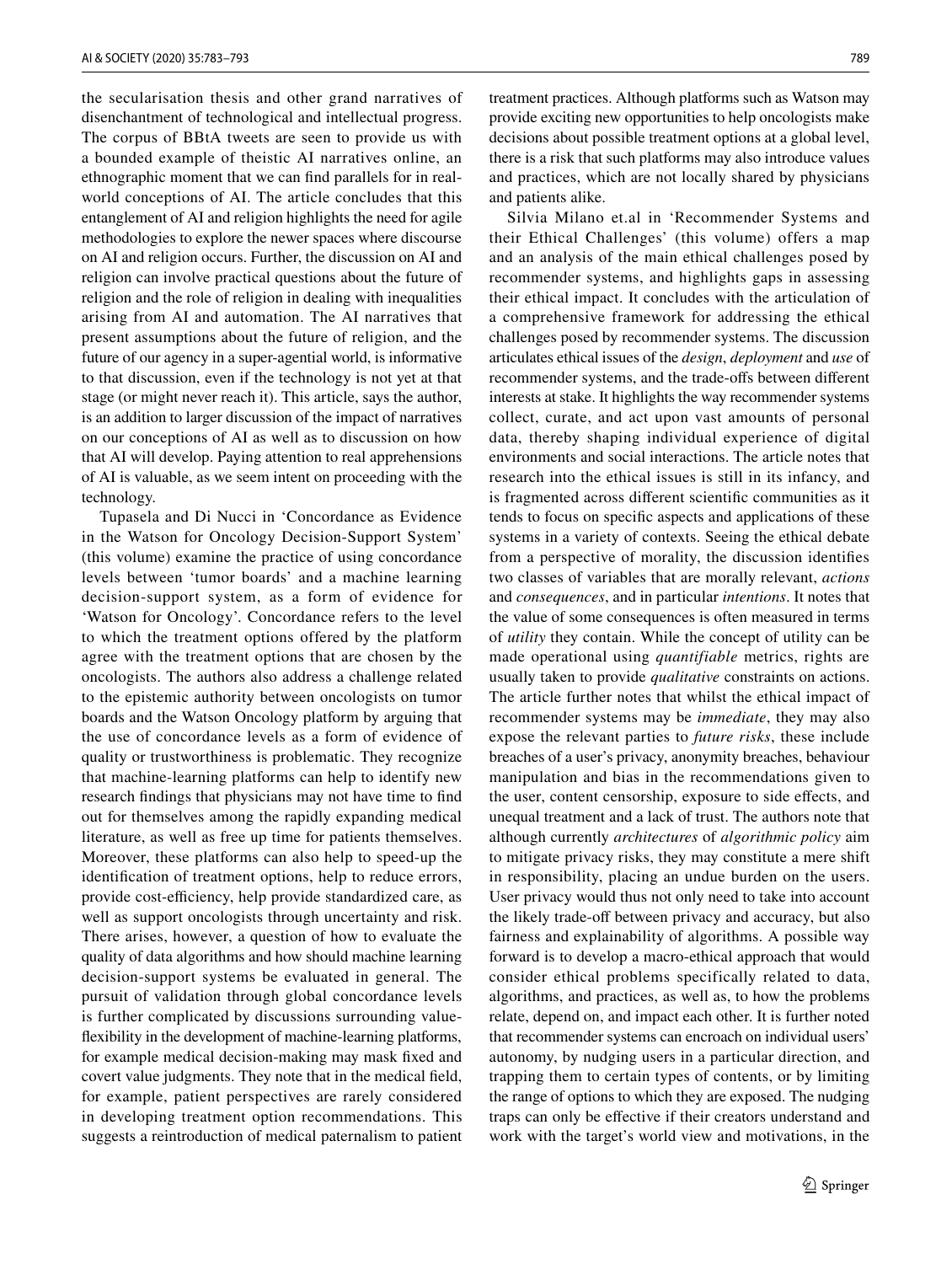sense that the autonomous agency is efectively exploited, rather than being negated. To mitigate the impact of nudging traps of recommender systems requires engaging with users, not just how users can escape *from them*, but also how users can make the traps work *for them*.

Rodolfo Leyva in 'Testing & Unpacking The Efects of Digital Fake News On Presidential Candidate Evaluations & Voter Support' (this volume), expresses a growing worldwide concern that the rampant spread of digital fake news (DFN) via new media technologies is detrimentally impacting democratic elections. The author argues that the potential electoral impact of digital fake news (DFN) in the USA, although concerning, is strongly conditional on a reciprocal interaction between message receptibility and a 'pre-existing right-wing ideological orientation'. It is noted that although the effects of news media on political opinions and behaviours in particular, are strongly dependent on several situational contexts and individuallevel characteristics, the most relevant to the present article are the believability and partisanship of the news message. The article examines current frame and priming theory research, and notes that the way in which news is presented (i.e., a news report's hedonic tone and message framing), may considerably shape the ways that audiences construct and/or employ their cognitive-afective schemas of a given attitude object. This can then prime and direct people's decisions on subsequent-related judgment tasks.

Fady Alnajjar et al. in 'Can a robot invigilator prevent cheating? (this volume) present a case study on the infuence of robot presence in the classroom on the morality and behaviour of students. The authors investigate whether the robot was able to deter students from cheating and maintaining their discipline, in an examination scenario, in comparison to a human invigilator or when there was no invigilator present. They observe that while explicit cheating rarely took place across all conditions, the students were signifcantly more talkative when they were invigilated by a robot. In conclusion, the authors discuss and speculate upon some of the ensuing implications towards not only the application of robots in education but also consequently the wider issue of the preservation of morality and ethics in a classroom in the presence of an agent.

Berman Chan, in 'The Rise of Artifcial Intelligence and the Crisis of Moral Passivity' (this volume), introduces the reader to John Danaher's notion of "moral patiency", that states 'that the rise of AI and robots will dramatically suppress our moral agency and encourage the expression of moral passivity.' The article examines Danaher's overall argument strategy: First, the deprivation of moral agency otherwise found in employment. Second, after being shut out of the labour force, we might think that we can nonetheless exercise our moral agency in some other remaining arena legal, political, or bureaucratic decision-making. But due to emerging trend of employing machine-learning algorithms for decision-making, this second arena is no longer available to humans. Third, the fnal and only remaining arena we might turn to is to exercise moral agency in our personal lives and relationships. However, this option of moral agency will be all but eroded, as robots as personal assistants would not only make personal decisions for us but also supply the motivation to follow-through with action by cajoling and rewarding us. The article argues for the cultivation and the strengthening the exercise of moral agency that counter the temptation of people to succumb to the temptation of overreliance on AI personal assistants.

Neufeld and Finnestad in 'In Defense of the Turing Test' (this volume) argue that contrary to the competitive tactics, the Turing Test is the cooperative challenge of using language to build a practical working understanding, necessitating a human interrogator to monitor and direct the conversation. Since ambiguity in language is ubiquitous, open-ended conversation is not a faw but rather the core challenge of the Turing Test. They outline a statistical notion of practical working understanding that permits a reasonable amount of ambiguity, but nevertheless requires that ambiguity be resolved sufficiently for the agents to make progress. The authors begin with an assumption that language is a proxy for intelligence, the 'best mirror of the human mind', the means of a practical 'working understanding' in a collaborative/cooperative process of intelligent engagement. This view posits two ideas, the frst is idea of *practical certainty* in the sense that it's has the probability of exceeding some threshold of belief, and the second is idea of a *working understanding* in the sense of the knowing of the desired outcomes that are *sufficiently* similar to the understanding of intentions of the other, such as that of intimacy or closeness in the sense of proximity. The authors pay tribute the Turing's vision, saying that he saw in a theoretical machine that could communicate with humans in meaningful ways, even if today's talking machines remain wide of the mark. They, however, recognize that the relational and dialogic character of human knowing (and human life) has a richness and complexity in their argument on Turing Test.

Bernard Arogyaswamy in 'Big tech and Societal Sustainability: An Ethical Framework' (this volume), discusses dysfunctional impacts of automation on social and political stability, for example the way the outsize bargaining power of virtual technologies have changed both the way we think and envision our sense of self. Further, how machine learning and artifcial intelligence are posing threats to individual freedoms and rights, societal cohesion and harmony, employment and economic wellbeing, and trust in democracy. Although the author recognizes that artifcial intelligence (AI) based on ever-deeper neural networks has the capability to transform medical care, revolutionize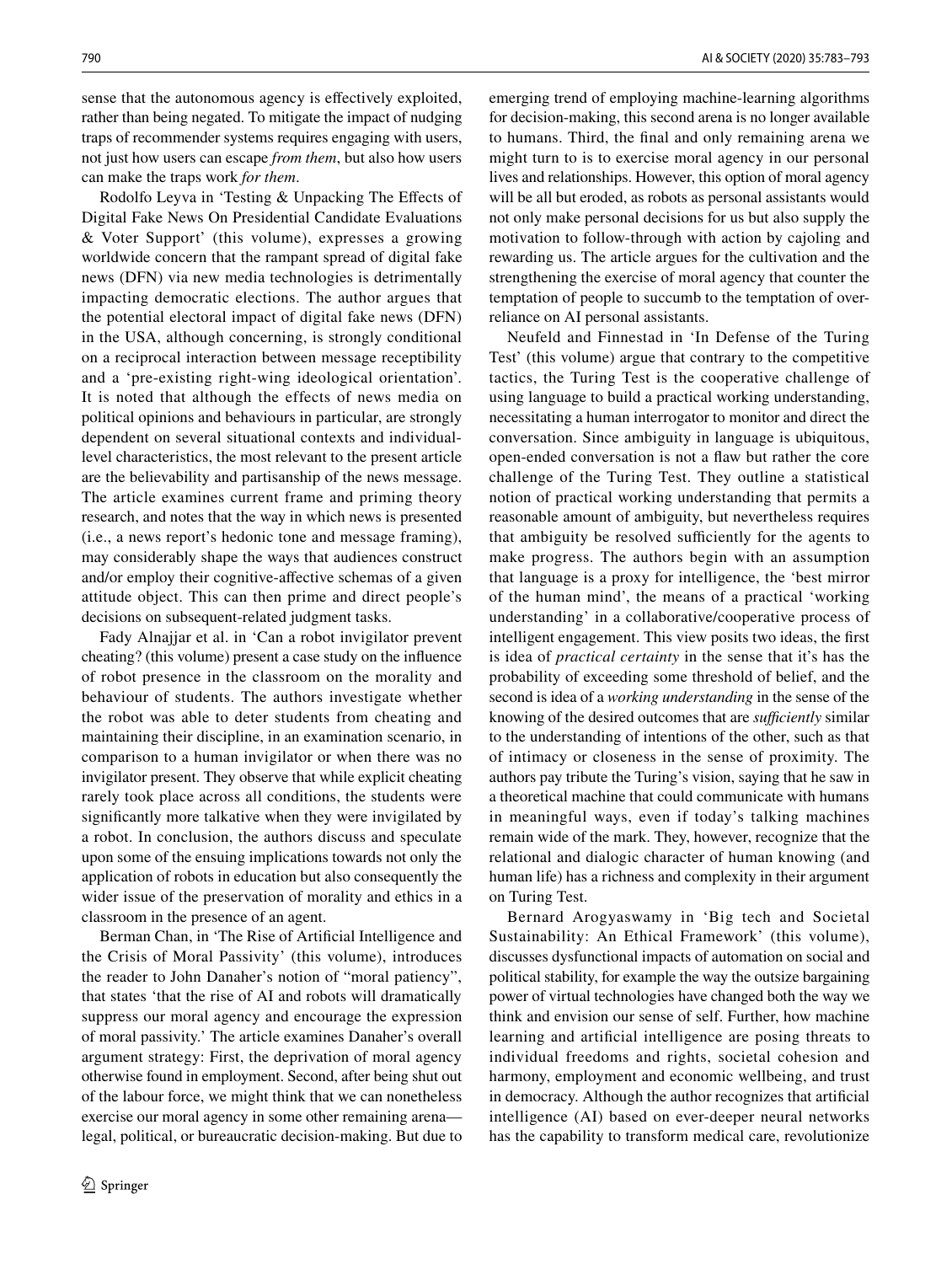transportation, enhance security using sensory recognition, and provide customized education, he argues that immediate benefts of artifcial intelligence should not blind us to the extent to which individual rights, social justice, and the common good are likely to be harmed. The author further notes that regulations may do little more than slow down the damage to society and proposes the use of an ethical calculus for negotiating and setting boundaries of how AI would be used to safeguard users' and other stakeholders' interests, rather than engaging in a race to gain the most fnancially, militarily, and politically. It is paradoxical that technologies such as the Internet, personal computer, and smart phone, which ostensibly enable greater decentralization, have now resulted in a higher concentration of power in the hands of mammoth frms like Google, Facebook, Amazon, Microsoft, and Apple, or in the hands of authoritarian governments. With this centralization of power, we may enter a new kind of economy that has been termed surveillance capitalism or a surveillance state. The article refects a concern that civil society and democracy, as we know, may prove to be unsustainable, and concludes that it is imperative we refect fully on the extent to which we are vesting our technologies with power over our lives both now and into the future.

Erez Firt in 'The Missing G' (this volume), examines the set of abilities that current AI systems lack and whose implementation will result in a basic AGI system, and considers diferent approaches, including a hybrid one, to a comprehensive solution for an AGI. The AGI system, presented here, is an autonomous system in the sense that it can learn in an unsupervised manner, i.e. without being instructed what kind of model it should follow and what parameters or features it should extract from its surroundings. It understands the world around it in a sense that allows it to realize how to model a new problem, learn from experience in the sense of sharing and transferring the insights learned between diferent problem-domains, and use abductive reasoning in a way that will enable it to reach decisions and take actions based on uncertain and limited data. Much like humans, the AIG agent must be able to associate a single new observation with an alreadyknown relation (as we do, when we observe an occurrence and classify it as an instance of the cause-efect relation) and act accordingly. To accomplish this and more, such an AGI system should be creative in at least a limited sense. It should be equipped with fundamental capabilities, namely the ability to learn anything independently, the ability to understand its domain and surroundings in such a way that enables it to extract essential features correctly to model the problem, and the ability to reason based only on uncertain and partial data, i.e. to form hypotheses and explanations, decide which of them optimally suits the situation and act accordingly. The author considers autonomy, intentionality and emotion as prerequisites for creativity, and tentatively maintain that emotions (and consciousness) are not necessary for creativity, and that intentionality is an essential property of ideas and artefacts. The article examines two approaches that integrate these capabilities into a whole system architecture. One approach is referred to as the cognitivearchitecture approach. It emphasizes the tight integration of the fundamental capabilities and other cognitive mechanisms. The other approach, the brain-emulation approach, stresses the need to learn from the human brain, and it suggests that we do so by emulation. This feature is common to both approaches—they both turn to the human brain in search of insights, solutions and ideas. The author argues that both approaches may be dependent on advancements in other areas such as cognitive science, hardware development and perhaps quantum computing. The proposal is to pursue more innovative and *hybrid* systems that combine these two approaches in a manner that highlights the strengths of each approach and mutually compensates for their weaknesses.

Jean-louis Kraus, in 'Artifcial Intelligence applied to the production of high added-value Dinofagellates Toxins' (this volume), introduces the reader to the application of artifcial intelligence in making faster, cheaper and more accurate DNA sequencing, thereby gaining perspective on a particular genetic blueprint that orchestrates the whole activities of a given organism. It is argued that since artificial intelligence techniques are increasingly being used as alternatives to more classical techniques to model environmental systems, AI techniques could also be applied to biological systems production. This discussion on AI is related to biological activities not only in pharmacological and medical felds, but also to its promise as a tool for chemical biology. We learn that despite the recognized value dinofagellates as one of the rich biotechnological source of biotoxins, scarcity of such biotoxins remains a major issue, that new marine natural products start-ups have to face economically and in terms of viability. The problem, we are told, becomes even more complex since these high value biotoxins are mainly found in dinofagellates species which are extremely fragile microalgae. To circumvent those problems, available AI technologies based on learning neural networks, could be applied at each phase of biotoxin production: chemical synthesis and hemisynthesis, biotoxin structural identifcation, bioreactor engineering systems, biological pathways identifcation through marker-passing algorithm. The authors posits that AI clearly appears as a promising tool to help new start-uppers to jump in the restricted biotoxin market, in proposing not only biotoxins at reasonable prices but also allowing the discovery of new drugs, considering that dinofagellates marine organisms, are the sources of several thousand drugs of interest, which remain to be discovered.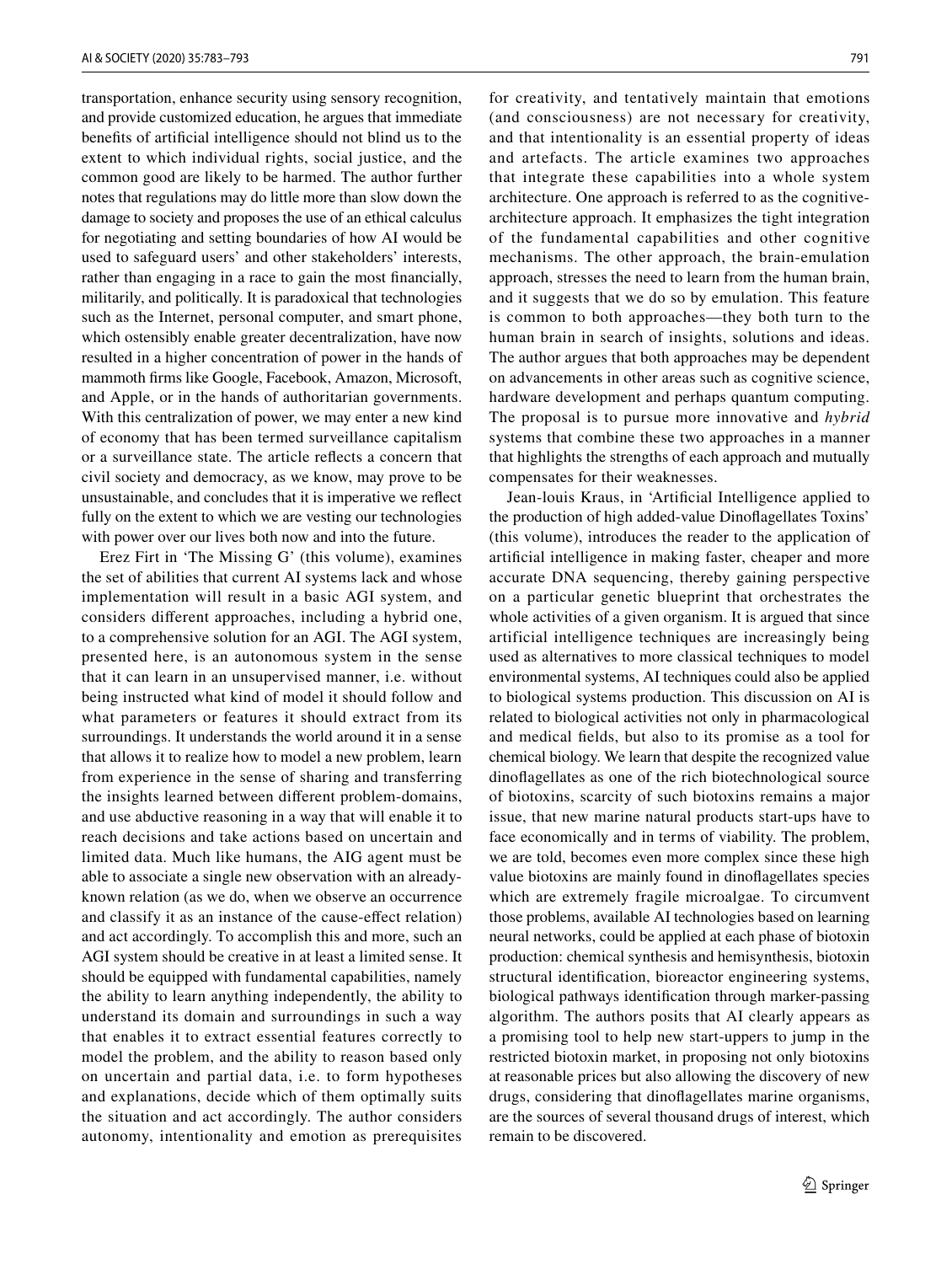Mihai Nadin in 'Aiming AI at a Moving Target' (this volume) gives an insight into the dominant view AI, based upon a skewed understanding of both AI and medicine. The author says that there is no doubt that new computation methods would help those in medical care effectively navigate the rapidly expanding acquired expertise. However, by the nature of the medical profession, physicians exchange information and experiences because the outcome, in ideal form, is life, not a competitive edge in adjudicating proft or monetizing some new ways to help patients. Medicine is focused on what is needed to maintain life. It is an endeavour within the larger context of social organization of productive activity, of economic and political interaction, and of culture. To automate activities that engage intelligence is not the same as making intelligence available. For example, in the medical practice, the physicians understand the associating symptoms with possible causes against the background of the patient's personal narration *before* they act, not necessarily act in a manner that afterwards *seems* intelligent. This understanding is context dependent and predates the action, i.e., the treatment. That is, understanding based on information is anticipatory. For this understanding to arise, intelligence is a process, there are quantifed aspects (measurements) to be considered; there are also qualitative assessments to be made; and there is the empathy in the sense that a doctor experiences what the patient is going through. The pain of the others becomes the doctor's pain. They die with those dying in their hands. To ascertain that empathy will again be made possible when AI takes care of tasks that can be automated is indicative of "machine theology": we made them, they can replace us, provided that we join the "church" (or the cult, as deep learning has become). The author recognizes that of course, AI can fully automate the burdensome bureaucratic overhead of regulations and free the physician from the tasks of typing or voice inputting to recording devices. But even for this worthwhile task, the dangers of abandoning privacy, which medicine has so far protected, are real. Medicine should not begin with measuring more and more, but *with prevention*. This very simple premise can mean many things, among them, the extreme: measure everything every time. It is a sign of responsibility that there are voices warning against the consequences of creating dependencies, some of which can lead to harm. The author asserts that medicine and ethics cannot be separated: pathogenesis and ethos are co-substantial. On the other hand, the amount of dedication and enthusiasm of those who examine the new opportunities is encouraging. New ideas come to the fore; experiments are conceived and carried out; the optimism inherent in science extends into the medicine of the time of AI and of many other scientifc and technological innovations.

Roberto Musa Giuliano in 'Echoes of Myth and Magic in the Language of Artifcial Intelligence' (this volume) argues that to a greater extent artifcial intelligence has always been entwined with the fctional. Its language echoes strongly with other forms of cultural narratives, such as fairytales, myth and religion. The author presents examples that illustrate how these analogies have guided not only readings of the AI enterprise by commentators outside the community but also inspired AI researchers themselves. The article pays a particular attention to the similarities between religious language and the way in which the potential advent of greater than human intelligence is presented contemporarily. It then moves on to the role that fiction, science fiction most of all, has historically played and is still playing in the discussion of AI by infuencing researchers and the public, shifting the weights of diferent scenarios in our collectively perceived probability space. The article sums up by arguing that the lore surrounding AI research, ancient and modern, points to the ancestral and shared human motivations that drive researchers in their pursuit and fascinate humanity at large. In doing so, the article highlights the interrelatedness of literary fction, myth and religion with the theorizing and dissemination of AI ideas, and explores the narrative of entanglement AI and the wider culture. This lore of the narrative of entanglement where AI meets the wider culture should serve to amplify the call to engage ourselves with the discussion of the potential destination of the technology of AI. It draws on the work of a number of scholars such as Latour and Melzer in making an argument for a fuller picture of culture to enrich our understanding of the feld of AI; going sometimes beyond the well travelled path of mainstream science towards gaining insight into the feld through esoteric means; seeking insights into the feld of AI not just from books and papers but also from novels and flms as well. The stories of the lore, ancient and modern, surrounding AI research, feed the tacit commitment of researchers that drives their quest to expand the discipline. It is this tacit commitment that renders visible the aesthetic attractiveness of the topic and thus draws attention of newer audiences. The author emphasizes that this attention in no way should be seen to invalidate the very real concerns of those who are leading the discussion on existential risk of AI. The article concludes by drawing our attention to the wisdom attributed to the baseball catcher-cum-philosopher, Yogi Berra Yogi Berra, that 'predictions are especially hard when they involve the future.'

Imine and Joyee De in 'Consent for Targeted Advertising: The Case of Facebook' (this volume), review consent mechanisms of the EU GDPR, where the consent requirements can give users a false sense of control of their data that is controlled by social media enterprises such as Google and Facebook, thereby encouraging them to allow the processing of more personal data than they would have otherwise. The article concludes that Facebook's Ad Consent Mechanism does not satisfy some of these